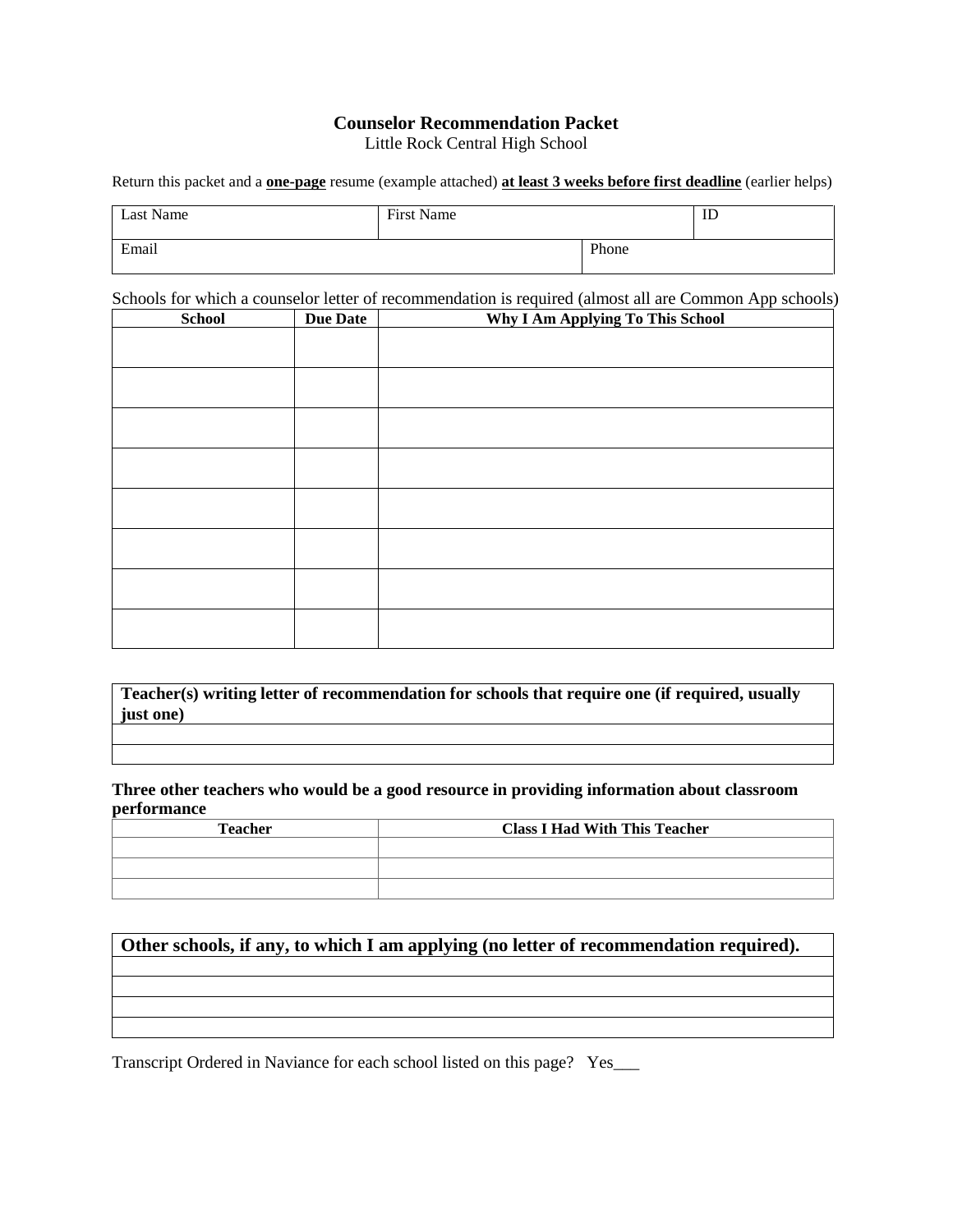#### **STUDENT BRAG/INFORMATION SHEET**

Date:  $\angle$ 

#### **Please type this or at a minimum have it be very readable.**

Filling out this sheet helps your counselor to get to know you better and have information that will help in writing recommendations for scholarships, colleges, and awards. Be very thorough; the more information you provide the better we can help you. Do not be shy with your answers – this is a brag sheet.

| Last Name: | First Name: | Middle Name: |
|------------|-------------|--------------|
|            |             |              |

- 1. What are your goals for the future and why?
- 2. What reasons/criteria were used in the selection of the schools to which you are applying.
- 3. If you have an intended major/field of study, what is it and what have you done up to now to investigate/prepare?
- 4. What subjects are you most interested in? Why?
- 5. What class has had the most impact on you?
- 6. What are you most proud of from your high school experience?
- 7. Are there any challenges you have faced as a student (in class, out of class, scheduling, etc.)? How did you overcome them?
- 8. What type of environment do you thrive in (collaborative, hands-on, discussion, independent, etc.)? Why?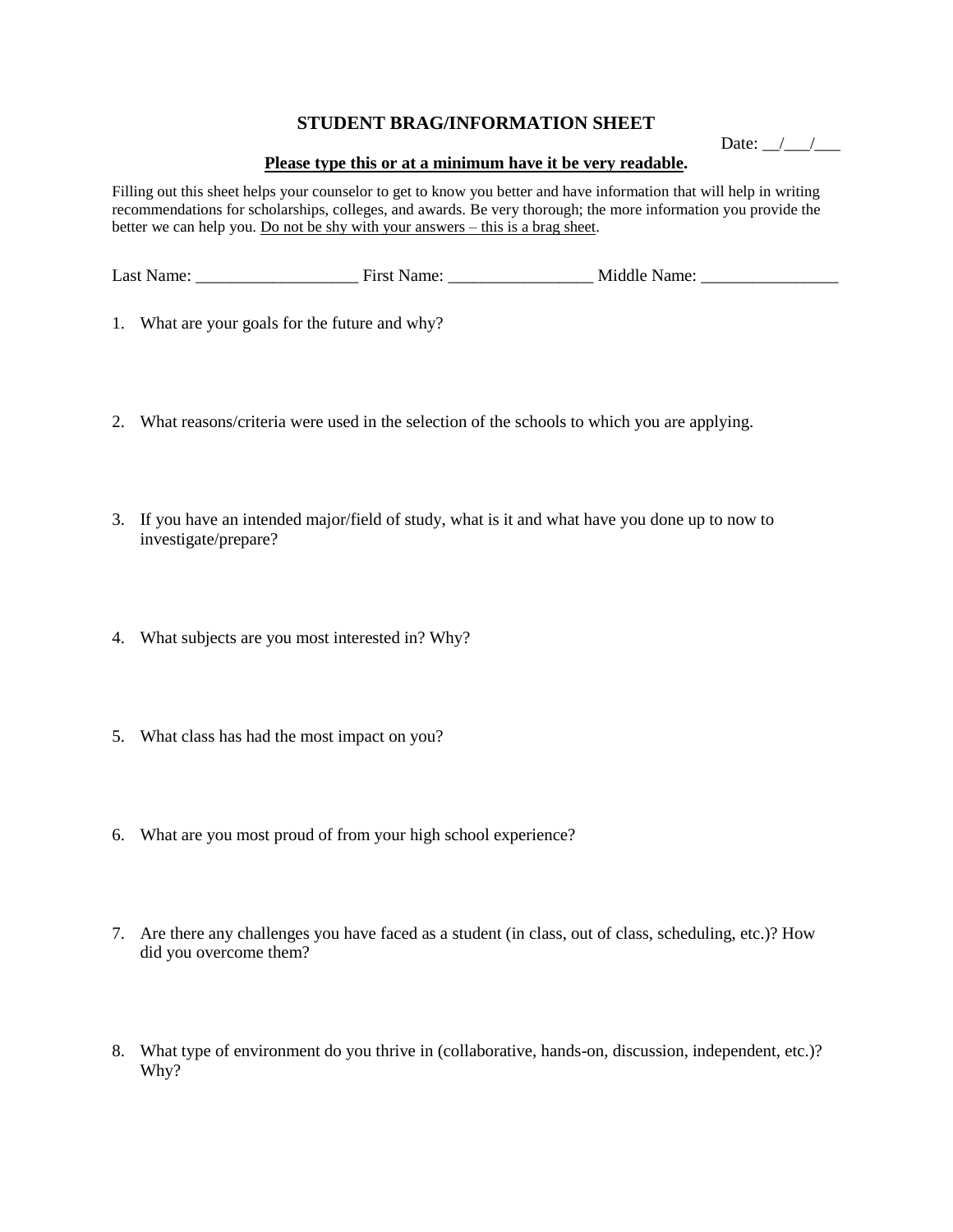- 9. Briefly describe the leadership role (formal or informal, in or out of class) that has been the most important to you?
- 10. In what activities outside of the classroom do you feel like you've had the biggest impact? How? Which have had the biggest impact on you?
- 11. Any hobbies/special interests/special talents?
- 12. What do you consider your greatest strengths?
- 13. What are your proudest accomplishments and why? A. Academic (major paper, science experiment, artistic project, etc.)
	- B. Personal
- 14. Briefly describe your most stimulating intellectual experience in recent years.
- 15. Briefly describe an instance when a person, event, book, article, film, etc. has caused you to change your thinking / way of life.
- 16. What are the first words that would come to someone's mind when describing you?
- 17. If there is anything else that you feel would be helpful but was not asked, please write below.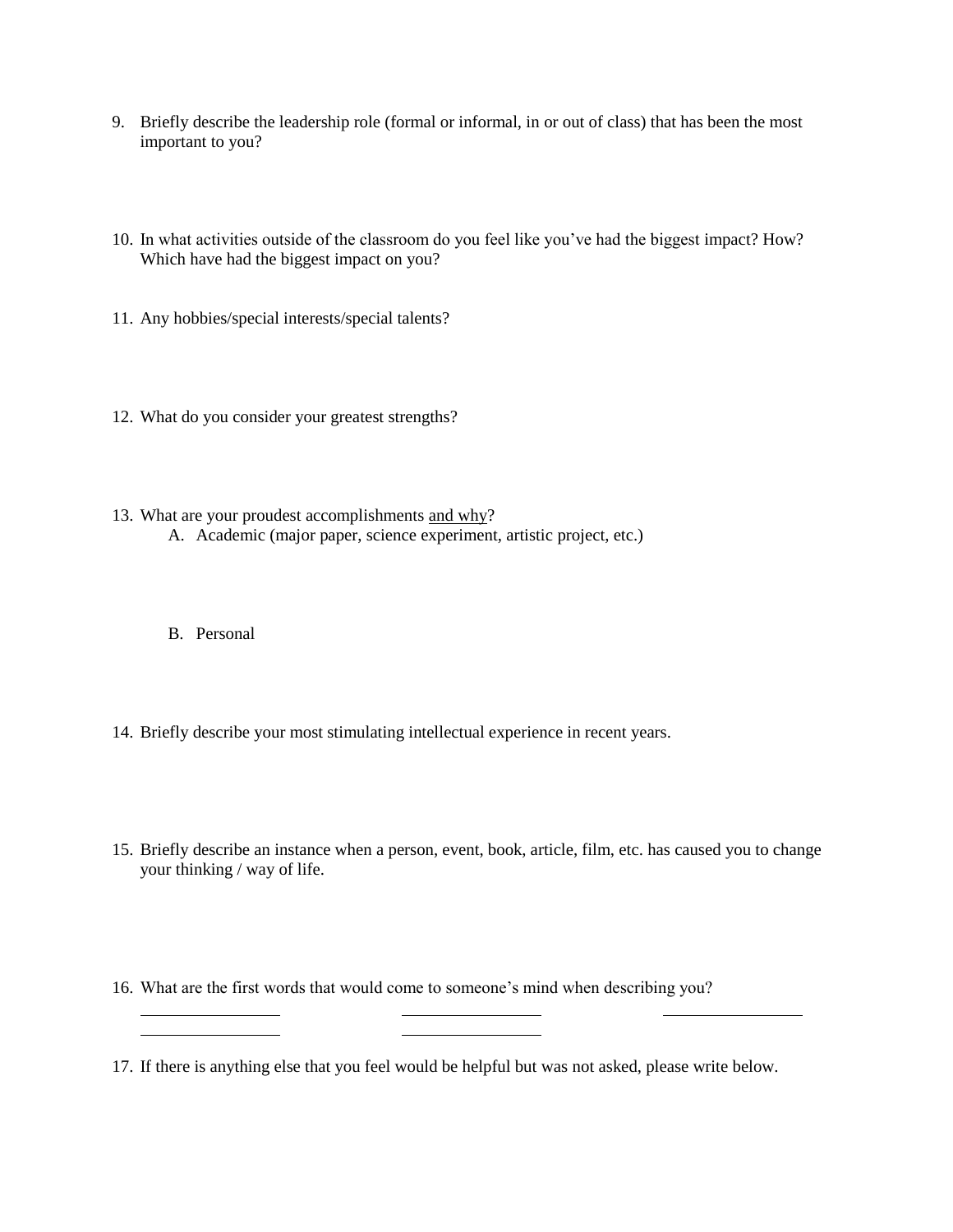#### **PARENT BRAG/INFORMATION SHEET** Date:  $\frac{1}{2}$

Filling out this sheet helps the counselor in writing recommendations for scholarships, colleges, and awards. Do not be shy with your answers – this is a brag sheet!

#### STUDENT'S PERSONAL DATA

Last Name: \_\_\_\_\_\_\_\_\_\_\_\_\_\_\_\_\_\_ First Name: \_\_\_\_\_\_\_\_\_\_\_\_\_\_\_\_ Middle Name: \_\_\_\_\_\_\_\_\_\_\_\_\_\_\_\_

- 1. What do you consider to be your child's outstanding accomplishments during the past three years? Why did you select these as the most important?
- 2. In what area(s) has your child shown the most development and growth during the past three years?
- 3. What do you consider being his/her outstanding personality traits?
- 4. If you had to describe your child in five adjectives, what would they be?
- 5. Are there any unusual or personal circumstances that have affected your child's educational or personal experiences?

Any other comments that you feel would be helpful.

Please feel free to use the back of this sheet if your comments do not fit in the space provided. Thank you.

Parent Signature Date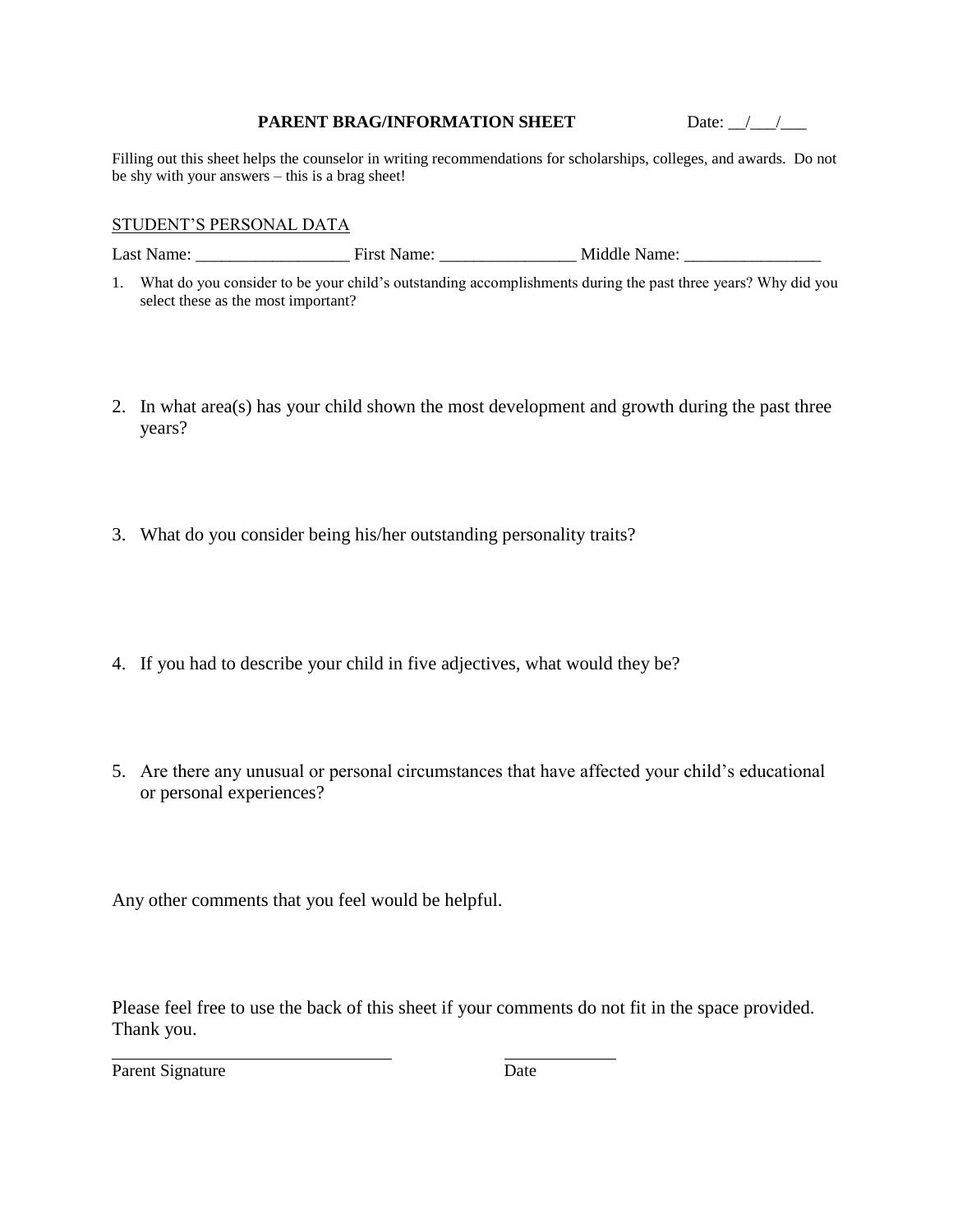#### *COUNSELOR'S OFFICE CENTRAL HIGH SCHOOL* 1500 South Park St Little Rock, AR 72202 501.447.71417

### **PARENT PERMISSION TO SEND TRANSCRIPT**

Federal law requires that for any student under the age of 18, parental permission must be obtained to send a transcript or transcripts.

#### **Student**:

Last Name: First Name: First Name: ID:

### **Parent/Guardian**:

I give permission to the Central High School guidance department, to send transcripts to any colleges/universities and/or for any scholarship consideration that my child requests.

Name:

Signature:

Date: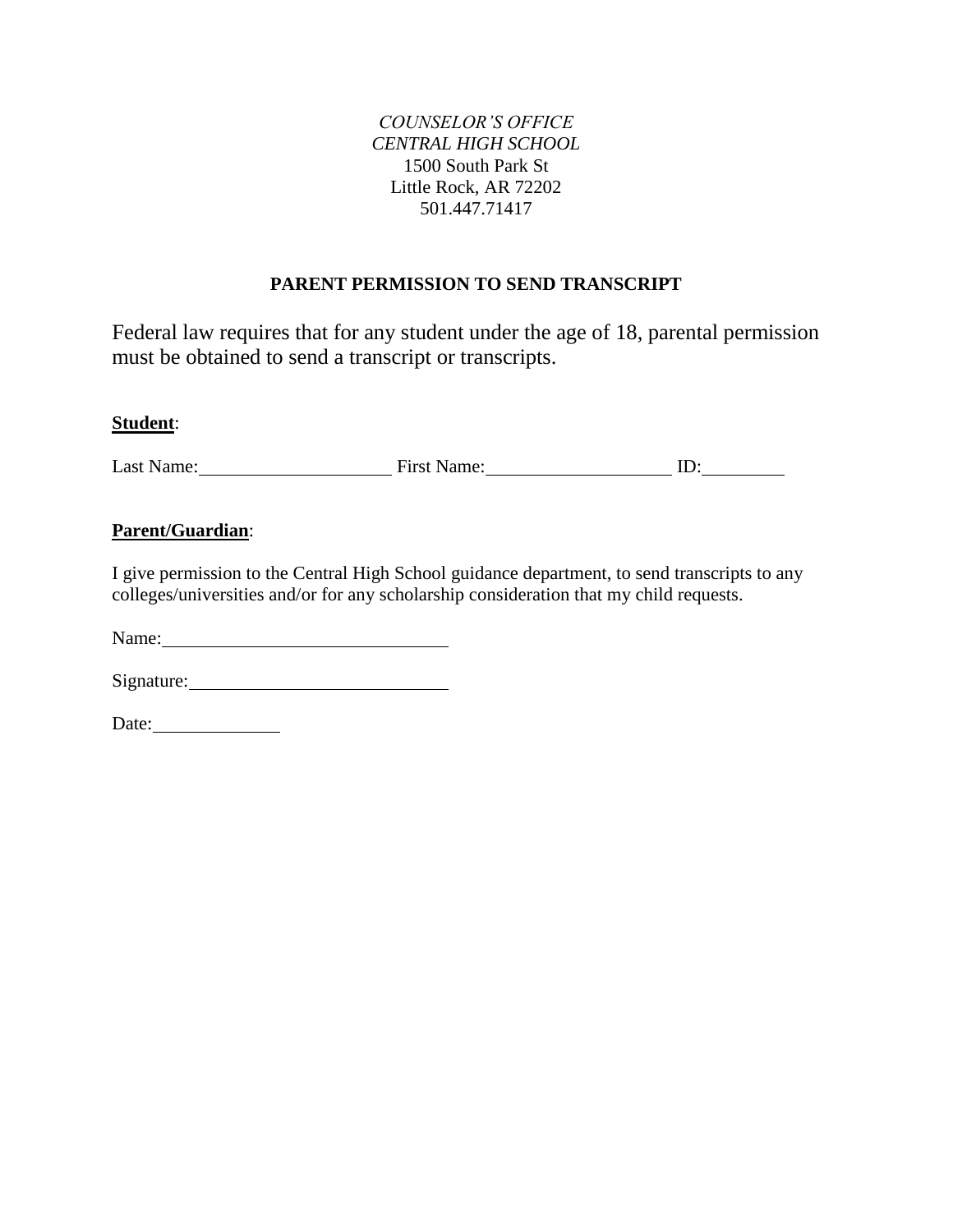**Example of 1-page resume. Could be used if requested for college apps as well. They see so many they need to be able to see the highlights easily.**

# **Sample Student**

123 Main St. Little Rock, Arkansas 72202 SampleStudent@gmail.com

### **EDUCATION**

- Little Rock Central High School  $(9<sup>th</sup> \text{ grade to present})$
- GPA 3.90 ACT 27
- AP Courses Completed: World History, US History, English Lang., Calculus AB

# **HONORS AND AWARDS**

- Eagle Scout (2018)
- Hugh O'Brian Leadership Award ( $10^{th}$  grade, 1 of 2 sophomores selected)
- AP Scholar with Honors  $(11<sup>th</sup> \text{ grade})$
- AP Capstone (in progress)
- Honor Roll  $(9<sup>th</sup>$  grade to present)
- Band All-State Woodwind  $(9<sup>th</sup>$  and  $10<sup>th</sup>$  grades)

# **EXTRACURRICULAR ACTIVITIES**

- Student Council ( $9<sup>th</sup>$  to present, Vice-President  $11<sup>th</sup>$ )
- Marching Band ( $9<sup>th</sup>$  to present, section leader  $11<sup>th</sup>$  and  $12<sup>th</sup>$ )
- Club Volleyball  $(8^{th}$  to present, daily workouts at 5:00 a.m.)
- National Honor Society (9 to present, member)
- Science Fair, Biochemistry  $2<sup>nd</sup>$  place at state (10)

# **EMPLOYMENT**

- Restaurant Cashier  $(11<sup>th</sup>$  and summer)
- Lifeguard  $(10^{th}$  summer)
- Babysitting  $(6<sup>th</sup>$  to present)

# **COMMUNITY SERVICE**

- Camp Aldersgate, (Volunteer Counselor 9 12, 400 hours over three summers)
- Vacation Bible School volunteer  $(9<sup>th</sup> 12<sup>th</sup>, 20$  hours each summer)
- Tutor, Central High School after-school program  $(10<sup>th</sup>$  to present, 30 hours each year)
- Arkansas Food Bank  $(10^{th}, 20 \text{ hours})$
- Museum of Discovery (summer volunteer  $9<sup>th</sup> 11<sup>th</sup>$ ,  $11<sup>th</sup>$  was trainer of volunteers)

# **EDUCATIONAL OPPORTUNITIES**

• Medical Internship at UAMS,  $2\,40$ -hour weeks ( $11<sup>th</sup>$  summer)